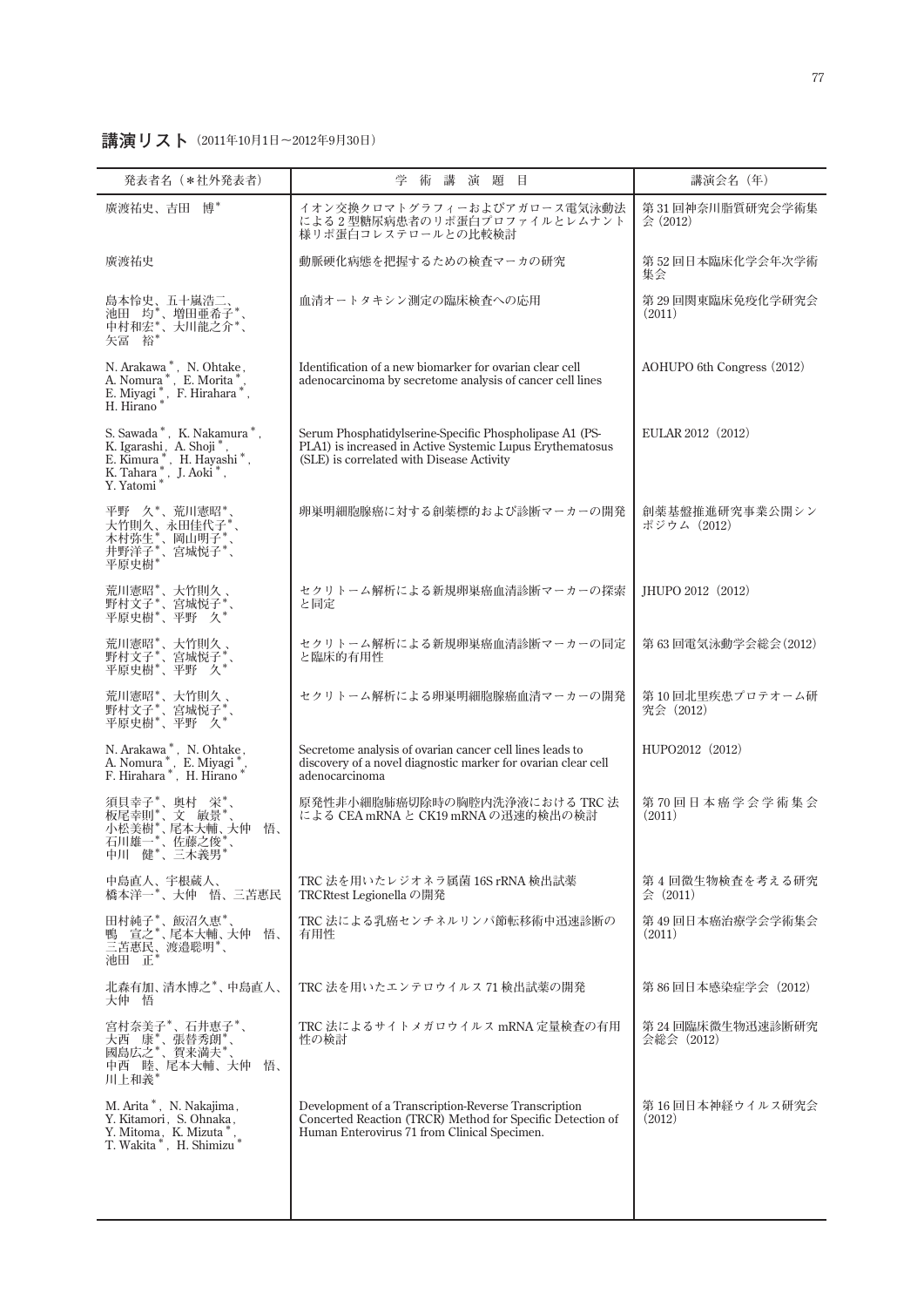| 発表者名 (*社外発表者)                                                                                                                                                   | 学<br>術<br>講<br>演題目                                                                                                                 | 講演会名 (年)                                                                          |
|-----------------------------------------------------------------------------------------------------------------------------------------------------------------|------------------------------------------------------------------------------------------------------------------------------------|-----------------------------------------------------------------------------------|
| 木瀬英明*、野間 桂*、<br>·坂本佑子*、安田和成*、<br>西岡淳二*、尾本大輔、大仲<br>中谷 中*<br>悟、                                                                                                   | TRC 法による尿中 survivin mRNA の解析と膀胱癌に対する<br>腫瘍マーカーとしての有用性の検討                                                                           | 第32回日本分子腫瘍マーカー研<br>究会 (2012)                                                      |
| 伊藤誠治                                                                                                                                                            | 種々の糖分析メッソドの条件最適化とその応用例の紹介                                                                                                          | 応用糖質化学ワークショップ(応<br>用糖質学会)                                                         |
| 伊藤誠治、中田文弥                                                                                                                                                       | 環境水中の高極性化合物の LC-MS/MS による分析検討                                                                                                      | 第21回環境化学討論会                                                                       |
| 神近俊人                                                                                                                                                            | TSKgel を用いた医薬抗体の異性体 / 凝集体分離の実際                                                                                                     | 第25回バイオメディカル分析科<br>学シンポジウム (BMAS)                                                 |
| 伊藤誠治、中田文弥                                                                                                                                                       | LC/MS/MS による有機リン系高極性化合物の一斉分析条件<br>の検討                                                                                              | 日本分析化学会 61年会                                                                      |
| 河合康俊、山崎浩行、森山弘之                                                                                                                                                  | 分離モードの異なる HPLC による IgG バリアントの分析                                                                                                    | 第22回クロマトグラフィー科学<br>会議 (2011)                                                      |
| S. Sato, Y. Tada, M. Sako,<br>H. Moriyama                                                                                                                       | Determination of amines in commercial toiletries in two types<br>of column configuration                                           | The 5th Asia-Pacific Symposium<br>on Ion Analysis (2011)                          |
| Y. Kawai, H. Yamasaki,<br>H. Moriyama                                                                                                                           | New silica-based SEC columns designed for the separation of<br>mAb monomers and their impurities                                   | Pittcon 2012 (2012)                                                               |
| Y. Kawai, H. Yamasaki,<br>H. Moriyama                                                                                                                           | Characterization of a new reversed phase columns designed<br>for protein separation based on wide pore silica gel with C4<br>phase | Pittcon 2012 (2012)                                                               |
| Y. Kawai                                                                                                                                                        | Detection of Protein Heterogeneity by HPLC                                                                                         | Pittcon 2012 (2012)                                                               |
| 河合康俊、山崎浩行、森山弘之                                                                                                                                                  | 逆相およびイオン交換 HPLC による抗体バリアントの分離                                                                                                      | 第19回クロマトグラフィーシン<br>ポジウム (2012)                                                    |
| K. Nakamura, Y. Kubo,<br>H. Moriyama                                                                                                                            | Characterization of a new mixed-mode resin                                                                                         | PREP 2012 (2012)                                                                  |
| 多田芳光、佐藤真治、酒匂 幸                                                                                                                                                  | 高速用イオン分析カラムの分離特性                                                                                                                   | Separation Sciences 2012 (2012)                                                   |
| 酒匂 幸                                                                                                                                                            | 高速イオン分析の進化!イオンクロマトグラフィー用新陽イ<br>オン分析カラムのご紹介                                                                                         | JASIS 2012 (2012)                                                                 |
| 河合康俊                                                                                                                                                            | モノクローナル抗体医薬の高速・高分離分析に適したシリカ<br>ベース SEC カラムのご紹介                                                                                     | JASIS 2012 (2012)                                                                 |
| 内海健太郎、飯草仁志、<br>倉持豪人、渋田見哲夫                                                                                                                                       | Al 添加酸化亜鉛薄膜の現状、課題と対策                                                                                                               | 第1回環境・エネルギー・資源<br>シンポジウム (2011)                                                   |
| 内海健太郎、飯草仁志、<br>倉持豪人、渋田見哲夫                                                                                                                                       | 太陽電池用透明電極新規スパッタリングターゲット材料                                                                                                          | セミナー「次世代の環境・革新<br>的新エネルギー技術   (2011)                                              |
| Y. Asaoka, T. Tanaka,<br>K. Tsumoto <sup>*</sup> , M. Tomita <sup>*</sup> ,<br>T. Ide                                                                           | Selective Affinity Purification of Human IgG by a Recombinant<br>Human $Fc \gamma RI$                                              | International Symposium for<br>Sustainability by Engineering at<br>MIU(2011)      |
| Y. Asaoka, K. Hatayama*,<br>M. Tomita*, T. Ide                                                                                                                  | The Effect of Glycosylation on Binding Affinity of Human<br>$Fc\gamma RI$ for Human IgG                                            | 第 34 回日本分子生物学会年会<br>(2011)                                                        |
| H. Kuramochi, H. Iigusa,<br>R. Akiike, K. Tamano,<br>K. Utsumi, T. Shibutami,<br>P. Sichanugrist*, M. Konagai*                                                  | Development of Novel Al Doped Zinc Oxide Film and Its<br>Application to Solar Cells                                                | 21st International Photovoltaic<br>Science and Engineering<br>Conference (2011)   |
| R. Akiike, H. Kuramochi,<br>H. ligusa, K. Tamano,<br>K. Utsumi, T. Shibutami                                                                                    | Development of Novel Tin Doped Indium Oxide Film and Its<br><b>Application to Solar Cells</b>                                      | 21st International Photovoltaic<br>Science and Engineering<br>Conference (2011)   |
| A. Hongsingthong <sup>*</sup> ,<br>P. Sichanugrist <sup>*</sup><br>M. Konagai*, H. Kuramochi,<br>R. Akiike, H. Iigusa,<br>K. Tamano, K. Utsumi,<br>T. Shibutami | Development of Novel Al Doped Zinc Oxide Film Fabricated<br>on Etched Glass and Its Application to Solar Cells                     | 21st International Photovoltaic<br>Science and Engineering<br>Conference $(2011)$ |
| 松井光二、吉田英弘*、<br>幾原雄一                                                                                                                                             | $Y_2O_3$ 安定化 ZrO <sub>2</sub> 多結晶体の微構造発達メカニズム: $Y_2O_3$ 濃<br>度の効果                                                                  | 日本セラミックス協会 2012 年年<br>슻                                                           |
|                                                                                                                                                                 |                                                                                                                                    |                                                                                   |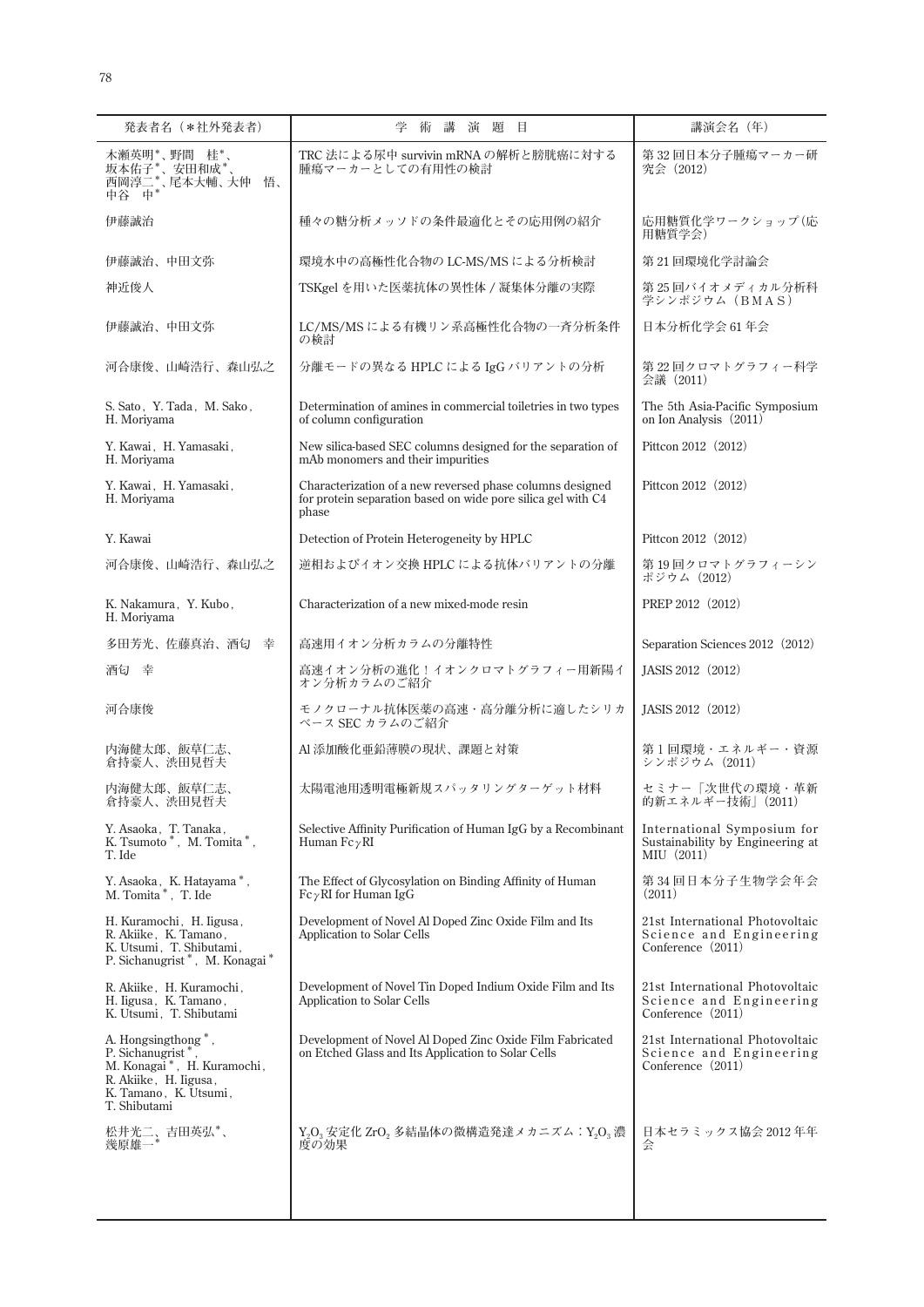| 発表者名 (*社外発表者)                                                                                                                                                      | 講<br>演題<br>学<br>術<br>目                                                                                                                                     | 講演会名 (年)                                                                           |
|--------------------------------------------------------------------------------------------------------------------------------------------------------------------|------------------------------------------------------------------------------------------------------------------------------------------------------------|------------------------------------------------------------------------------------|
| 藍野健大*、P. Sichanugrist *、<br>小長井誠*、倉持豪人、秋池<br>良、<br>飯草仁志、玉野公章、<br>渋田見哲夫                                                                                             | 高ヘイズなスパッタ ZnO 基板を用いた薄膜 Si 太陽電池の高<br>効率化                                                                                                                    | 第 59 回応用物理学関係連合講演<br>会(2012)                                                       |
| 米山貴裕*、末益 崇*、<br>召田雅実、松丸慶太郎、<br>渋田見哲夫                                                                                                                               | スパッタ法による BaSi2 薄膜の堆積と評価                                                                                                                                    | 2012 年春季 第 59 回応用物理<br>学関係連合講演会                                                    |
| 二見 達、増田麻帆、森本篤史、<br>最上聡文、松本進一                                                                                                                                       | 血中循環がん細胞検出システムの開発・誘電泳動細胞固定方<br>士                                                                                                                           | 第51回日本生体医工学会大会<br>(2012)                                                           |
| 丸山高廣、半澤 敏、佐藤由也*、<br>石井正治*、五十嵐泰男                                                                                                                                    | 組換え Ralstonia eutropha を用いた独立栄養条件下での D- 乳<br>酸生産                                                                                                           | 日本農芸化学会 2012年度大会                                                                   |
| 秋池 良、倉持豪人、玉野公章、<br>渋田見哲夫、P. Sichanugrist*、<br>小長井誠*                                                                                                                | 高ヘイズなスパッタ ZnO 基板を用いた薄膜 Si 太陽電池の高<br>効率化                                                                                                                    | 第9回次世代太陽光発電システ<br>ムシンポジウム(2012)                                                    |
| 丸山高廣、半澤 敏、佐藤由也*、<br>石井正治*、五十嵐泰夫*                                                                                                                                   | 組換え Ralstonia eutropha を用いた、独立栄養条件下での D<br>-乳酸生産                                                                                                           | 第1回JACI / GSC シンポジウム<br>(第12回 GSC シンポジウム)                                          |
| T. Ide, T. Tanaka, Y. Asaoka,<br>H. Kobayashi, S. Hanzawa,<br>K. Nakamura, K. Hatayama*                                                                            | Development of an Affinity Ligand for IgG Purification by<br>Engineering a Human Fc receptor                                                               | PREP2012 (2012)                                                                    |
| T. Kawabata, Y. Hara                                                                                                                                               | Copper conductive ink for screen printing                                                                                                                  | The 2012 International<br>Conference on Flexible and<br><b>Printed Electronics</b> |
| 吉田英弘*、松井光二、<br>幾原雄一*                                                                                                                                               | 微細結晶粒 TZP の低温焼結とその超塑性変形挙動                                                                                                                                  | 2012年秋期大会 (第150回) 日<br>本金属学会講演大会                                                   |
| 松井光二、吉田英弘*、<br>幾原雄一*                                                                                                                                               | イットリア安定化ジルコニア多結晶体の粒界偏析誘起相変<br>態:等温焼結効果                                                                                                                     | 日本セラミックス協会第25回秋<br>季シンポジウム                                                         |
| 吉田英弘*、松井光二、<br>幾原雄一*                                                                                                                                               | TZPの結晶粒微細化による低温超塑性                                                                                                                                         | 日本セラミックス協会第25回秋<br>季シンポジウム                                                         |
| K. Tamano, H. Kuramochi,<br>R. Akiike, T. Shibutami                                                                                                                | Development of Novel Indium Oxide Film and Its Application<br>to Solar Cells                                                                               | IUMRS-ICEM 2012 (2012)                                                             |
| Y. Moriya <sup>*</sup> , T. Aino <sup>*</sup> ,<br>P. Sichanugrist*<br>M. Konagai <sup>*</sup> , H. Kuramochi,<br>R. Akiike, H. Iigusa,<br>K. Tamano, T. Shibutami | Performance Improvement of Thin-film Silicon Solar Cells<br>Fabricated on Sputtered ZnO Substrate by Low-temperature<br>Deposited Microcrystalline p-layer | 27th European Photovoltaic<br>Solar Energy Conference and<br>Exhibition $(2012)$   |
| 二見 達                                                                                                                                                               | Development of Detection Technique for Circulating Tumor<br>Cells Using Dielectrophoretic Force in Micropores                                              | 第71回日本癌学会学術総会<br>(2012)                                                            |
| 米山貴裕*、都甲 薫*、<br>末益 崇*、松丸慶太郎、<br>渋田見哲夫                                                                                                                              | スパッタリング法による石英基板上への BaSi2 膜の形成                                                                                                                              | 2012年秋季 第73回応用物理<br>学会学術講演会                                                        |
| 長澤隆政*、高山哲生*、<br>多田和美*、根本昭彦*、<br>伊藤浩志*、山野直樹                                                                                                                         | 射出成形 CAE を用いたナノ微細構造への侵入挙動解析                                                                                                                                | 第19回プラスチック成形加工学<br>会 秋季大会 (2011)                                                   |
| 阿部成彦                                                                                                                                                               | ポリエチレンメーカーの発泡技術開発                                                                                                                                          | 成形加工学会 超臨界・発泡専<br>門員会 (2011)                                                       |
| 花谷 誠                                                                                                                                                               | Bonding for PPS and Metal                                                                                                                                  | North Rhine-Westphalia(NRW)<br>Seminer in Mie University (2011)                    |
| 坂口孝太、羽村 敏、山田 悟                                                                                                                                                     | 塩化ビニルモノマーの制御ラジカル重合                                                                                                                                         | 第 61 回高分子討論会 (2012)                                                                |
| 広瀬茂男*、磯村一樹*、<br>パウロ・デベネスト*<br>ミケレ・グアラニエリ*<br>河部俊英*、平原孝保*、<br>藤田理絵*、原田寿興、藤井敬史、<br>奥田猛生、植田恭史                                                                         | 連結へビ型管内推進ロボットを用いた配管腐食検査システム<br>の開発                                                                                                                         | 公益社団法人日本プラントメン<br>テナンス協会主催<br>西日本地区大会 2012(2012)<br>日本難燃剤協会 第11回難燃剤                |
| 原口和久                                                                                                                                                               | 「臭素」概要の紹介                                                                                                                                                  | セミナー(2012)                                                                         |
| 金子幸生                                                                                                                                                               | サーモグラフィーを用いた配管検査方法                                                                                                                                         | 第 107 回ソーダ工業会西部地区<br>委員会 (2011)                                                    |
| 松本直樹                                                                                                                                                               | 有機 EL 正孔輸送材料の特性と応用展開                                                                                                                                       | 技術情報協会主催講習会                                                                        |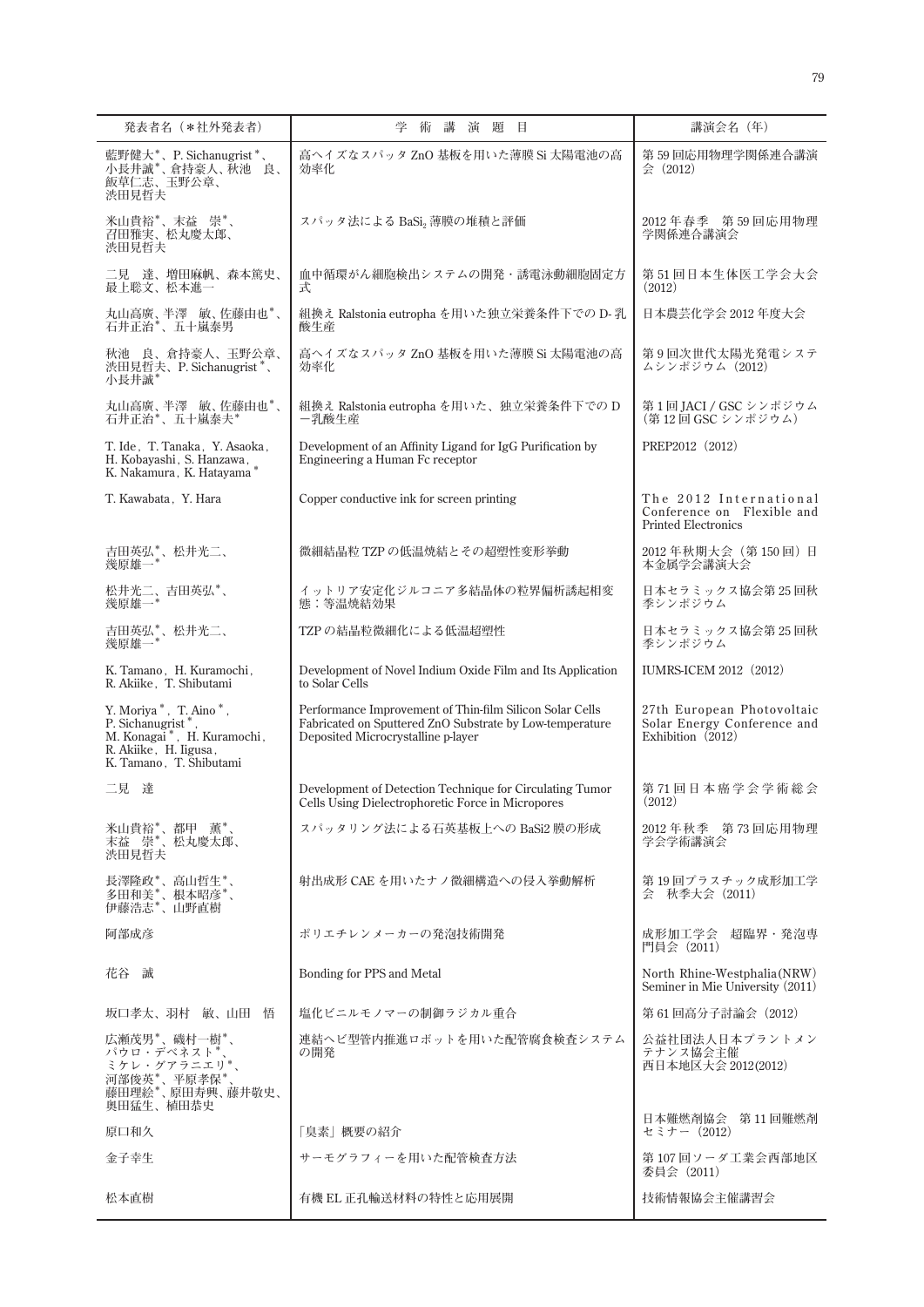| 発表者名 (*社外発表者)                                      | 術講演題目<br>学                                                                        | 講演会名 (年)                                                                          |
|----------------------------------------------------|-----------------------------------------------------------------------------------|-----------------------------------------------------------------------------------|
| 西村俊之*、稲垣怜史*、<br>小林 渉、窪田好浩*                         | ゼオライト触媒を用いたアミナールの二段階転位の反応メカ<br>ニズムの検討                                             | 第27回ゼオライト研究発表会<br>(2011)                                                          |
| 高橋義宏                                               | 高弾性モールドフォーム用の新規遅延性触媒                                                              | ポリウレタン研究会主催 「ポリ<br>ウレタンを考える X 金                                                   |
| 徳本勝美、木曾浩之、高橋義宏                                     | ポリウレタン用触媒の選び方・使い方                                                                 | 技術情報協会主催講習会                                                                       |
| 高光泰之、吉田 智、山本和明、<br>小川 宏                            | ナノサイズゼオライトを用いたエタノールからのプロピレン<br>合成                                                 | 第109回触媒討論会 (2012)                                                                 |
| Y. Takamitsu, S. Yoshida,<br>K. Yamamoto, H. Ogawa | Selective production of olfins form ethanol on nano-sized<br>crystal zeolites     | International Symposium on<br>Zeolites and Microporous<br>Crystals 2012           |
| 鈴木孝生、徳本勝美、木曾浩之、<br>Roger Van Maris                 | Novel Strong Gelling Catalyst for Emission-Free Flexible<br>Polyurethane Foam     | UTECH EUROPE 2012 Technical<br>Conference                                         |
| 木曽浩之                                               | ポリウレタン用触媒の機能と役割                                                                   | 技術情報協会主催講習会                                                                       |
| 中野佑一*、廣田雄一朗*、<br>内田幸明*、江頭靖幸*、<br>吉田 智、西山憲和*        | H-ZSM-5 触媒によるメタノールからの低級オレフィン合成<br>リン酸処理によるプロピレン選択性の向上                             | 化学工学会 第44回秋季大会                                                                    |
| 齋藤俊裕                                               | CR、CSM のグレード特性紹介                                                                  | 日本ゴム協会関西支部(中国ゴ<br>ム技術研究会共催) 6月例会講<br>演会                                           |
| 北口晴康、徳本勝美、高橋義宏、<br>木曾浩之、Ieff Tucker                | Development of Novel Amine Catalysts for<br>Improving Cure of Flexible Foams      | Polyurethanes 2012 Technical<br>Conference                                        |
| 香川信之                                               | 溶媒グラジエント HPLC 法によるアクリルポリマーの分析                                                     | 第16回高分子分析討論会(2011)                                                                |
| 高取永一                                               | 高分子分岐構造研究の今                                                                       | 第5回高分子セミナー(2011)                                                                  |
| 安達孝幸、高取永一                                          | 電子顕微鏡を用いたポリマー材料の構造観察と特性解析                                                         | 物質構造解析研究会第4回討論<br>会 (2011)                                                        |
| 高取永一                                               | 工業用高密度ポリエチレン材料及びリサイクル材料の特性と<br>平均分子量                                              | 財団法人高分子研究所講演会<br>(2012)                                                           |
| 岡﨑玲子、香川信之                                          | Elusion behavior of cationic polymers on size exclusion<br>chromatography         | The world polymer congress<br>(2012)                                              |
| 岡﨑玲子、香川信之、<br>大谷 肇*                                | 熱分解 GC/MS を用いたポリエチレンの酸化生成物の解析                                                     | 第16回高分子分析討論会(2011)                                                                |
| 松本良憲、土肥美里、安達孝幸                                     | 熱可塑性ポリウレタンエラストマーの引張状態における相構<br>造観察                                                | ポリウレタンフォーラム「ポリ<br>ウレタンを考える X 金) (2012)                                            |
| 松本良憲                                               | SPM による高分子材料の表面解析                                                                 | 高分子分析研究懇談会第362回<br>例会 (2012)                                                      |
| 松本良憲、樋口眞次、土肥美里、<br>安達孝幸、山本武志                       | Observation of the domain structure in polyurethane under<br>uniaxial deformation | International Conference on<br>Nanoscience + Technology<br>$(ICN+T2012)$ $(2012)$ |
| 高取永一、志村尚俊、八尾 滋*、<br>進藤善雄*                          | 再生 HDPE の平均分子量と物性                                                                 | 第 61 回高分子討論会 (2012)                                                               |
| 冨永亜矢*、藤川遥平*、<br>関口博史 *、八尾 滋*、<br>高取永一、萩原一仁         | 再生ポリプロピレンの力学特性と劣化処理の影響                                                            | 第 61 回高分子討論会(2012)                                                                |
| 高取永一、志村尚俊、安達孝幸、<br>松本良憲、八尾 滋*、<br>進藤善雄*            | 再生 HDPE の力学特性と形態観察                                                                | 第 61 回高分子討論会(2012)                                                                |
| 志村尚俊、高取永一、山本武志                                     | 高密度ポリエチレンメルトの毛管流動時の滑りと分子量分布                                                       | 第60回レオロジー討論会(2012)                                                                |
| 安達孝幸、松本良憲、岡崎玲子、<br>高取永一                            | 溶液中と気中における単分子ポリスチレン分子鎖の広がりの<br>関係                                                 | 第60回レオロジー討論会(2012)                                                                |
| 八尾 滋*、冨永亜矢*、<br>藤川遥平*、関口博史*、<br>高取永一               | 再生ポリプロピレンの力学特性と劣化処理の影響                                                            | 第60回レオロジー討論会(2012)                                                                |
| 高取永一、志村尚俊、安達孝幸、<br>松本良憲、八尾滋、<br>進藤善夫*              | 再生 HDPE のレオロジー特性                                                                  | 第60回レオロジー討論会(2012)                                                                |
|                                                    |                                                                                   |                                                                                   |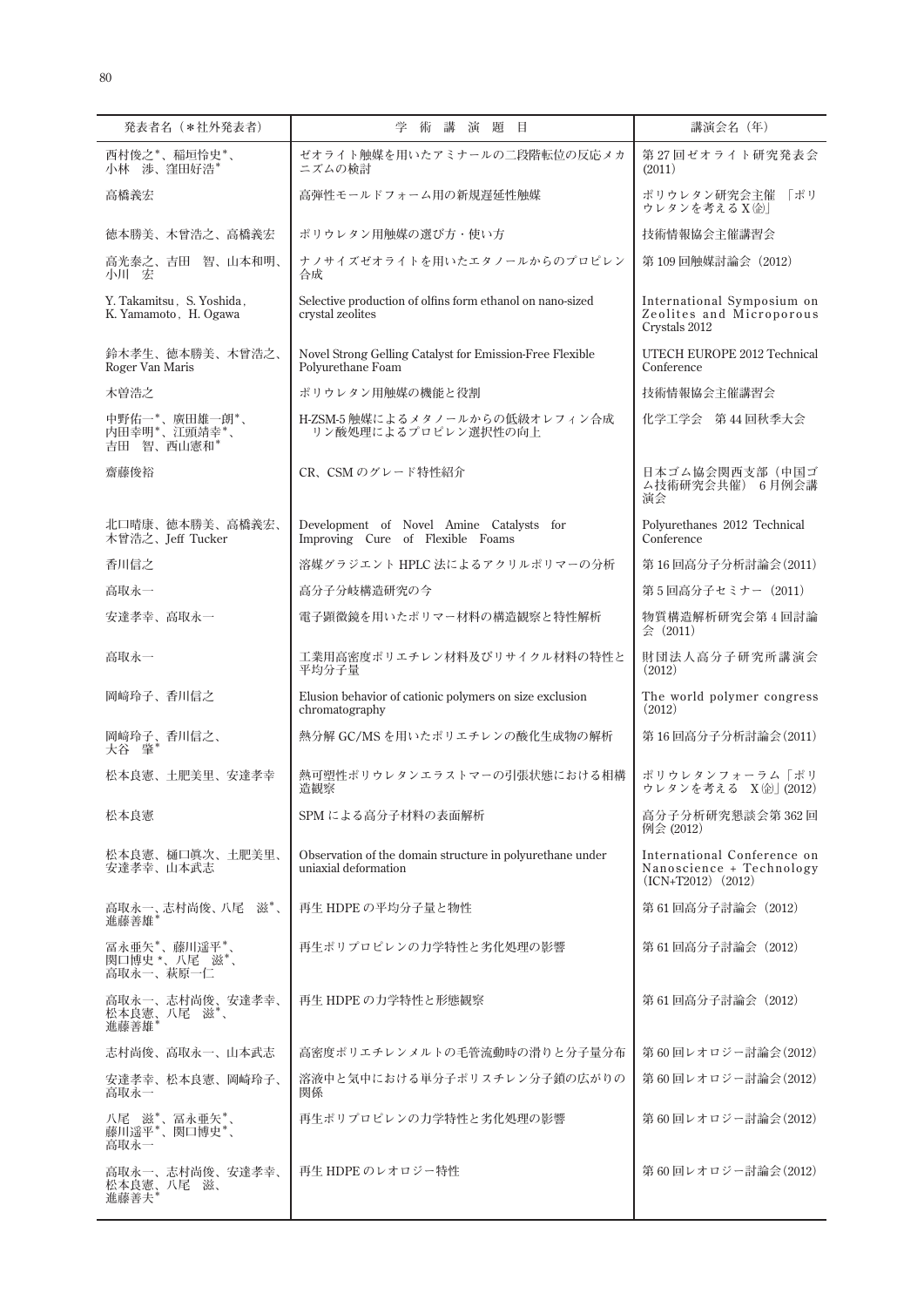| 発表者名 (*社外発表者)                                                                      | 術講演題目<br>学                                                                                                   | 講演会名 (年)                                                                             |
|------------------------------------------------------------------------------------|--------------------------------------------------------------------------------------------------------------|--------------------------------------------------------------------------------------|
| 高田智明                                                                               | 材料の前処理と ICP-MS による微量不純物分析について                                                                                | プラズマ分光分析研究会第83回<br>講演会 (2011)                                                        |
| 中西健太、神岡邦和、岡 秀行                                                                     | NMR 分析による高分子材料解析                                                                                             | 物質構造解析研究会第4回討論<br>$\Leftrightarrow$ (2012)                                           |
| 高田智明                                                                               | 顕微ラマン分光法による微小異物分析                                                                                            | 第174回 周南コンビナート分析<br>研究会 (2012)                                                       |
| 高橋裕一、岡 秀行                                                                          | Structural analysis of Fe species in zeolites using XAFS and<br>UV-Vis spectroscopy                          | ZMPC2012 (International<br>Symposium on Zeolites and<br>MicroPorous Crystals) (2012) |
| 横山祐介、谷本典之、岩崎敏治、<br>岡 秀行                                                            | TOF-MSによるノニオン系界面活性剤及び可塑剤の分析                                                                                  | 日本分析化学会第61年会 (2012)                                                                  |
| 山本豪紀*、山之内克茂*、<br>[米田昌弘*、瀬戸達史*、<br>米田昌弘*、瀬戸達史*、<br>隅本倫徳*、堀 憲次*、                     | 過塩素酸ニッケル共存下でのベンゾイル酢酸エステルの臭素<br>化における配位子添加効果                                                                  | 第4回臭素化学懇話会年会<br>(2011)                                                               |
| 河津朱里*、松原 浩*、<br><sup>[3]</sup> 田 哲*、国吉健司*、<br>月田雅昭、長崎順隆                            | 臭化水素の簡便な発生法と有機合成への利用 (2)                                                                                     | 第4回臭素化学懇話会年会<br>(2011)                                                               |
| 月田雅昭、宮田卓也、長崎順隆                                                                     | 高純度プレニルブロミドの製法開発                                                                                             | 第4回臭素化学懇話会年会<br>(2011)                                                               |
| 西峯貴之*、香川 巧、河田恒佐、<br>徳永恵津子*、柴田哲男*                                                   | 1.3-ジカルボニル化合物の F3TBSI に対するジアステレオ選<br>択的求核付加反応の開発                                                             | 第42回中部化学関係学協会支部<br>連合秋季大会                                                            |
| 西峯貴之*、柴田直幸*、<br>香川 巧、徳永恵津子*、<br>河田恒佐、柴田哲男*                                         | 1.3-ジカルボニル化合物の F3TBSI に対する立体選択的マン<br>ニッヒ型反応の開発                                                               | 第38回有機典型元素化学討論会<br>プログラム                                                             |
| 柴田直幸*、西峯貴之*、香川巧、<br>徳永恵津子*、河田恒佐、<br>柴田哲男*                                          | F3TBSI を用いるβ-トリフルオロアミノ酸の不斉合成                                                                                 | 日本農薬学会第37回大会                                                                         |
| 西峯貴之*、柴田直幸*、<br>香川 巧、徳永恵津子*<br>河田恒佐、柴田哲男*                                          | F3TBSI に対するジアステレオ選択的マンニッヒ型反応の開<br>発と含フッ素βーアミノ酸合成への展開                                                         | 日本化学会第92春季年会                                                                         |
| K. Kawada, K. Fujita,<br>T. Kagawa                                                 | Stereoselective Synthesis of trifluoromethylated amine<br>derivatives                                        | Valencia Fluorine Days                                                               |
| 柴田直幸*、西峯貴之*、<br>香川 巧、徳永恵津子*<br>河田恒佐、柴田哲男*                                          | 光学活性含フッ素アミノ酸の効率的合成法の開発                                                                                       | 第58回日本薬学会東海支部総<br>会・大会                                                               |
| 香川 巧、重弘大樹、河田恒佐                                                                     | │ 光学活性トリフルオロメチルイミン誘導体のジアステレオ選 ┃ 日本プロセス化学会 2012 サマー<br>択的反応                                                   | シンポジウム                                                                               |
| T. Yajima *, N. Sugiura *,<br>T. Kagawa, K. Kawada                                 | Stereoselective alkyl radical addition toF3TBSI                                                              | 20th International Symposium on<br>Fluoriene Chemistry 京都国際会<br>議                    |
| T. Nishimine *, N. Shibata *,<br>T. Kagawa, E. Tokunaga*,<br>K. Kawada, N. Shibata | Stereodivergent synthesis of (R)-and (S)-3-amino-4,4,4-<br>trifluorobutanoic acids catalyzed by organic base | 20th International Symposium on<br>Fluoriene Chemistry 京都国際会<br>議                    |
| 香川 巧、重弘大樹、河田恒佐                                                                     | 光学活性トリフルオロメチルイミン誘導体のジアステレオ選<br>択的反応                                                                          | 第2回フッ素化学若手の会                                                                         |
| 柴田直幸*、西峯貴之*<br>香川 巧、徳永恵津子*<br>河田恒左、柴田哲男*                                           | F3TBSI に対する立体選択的マンニッヒ型反応の開発と含<br>フッ素 β ーアミノ酸合成への展開                                                           | 第2回フッ素化学若手の会                                                                         |
| 杉浦奈奈*、矢島知子*、<br>河田恒左、香川 巧                                                          | F3TBSI に対する立体選択的ラジカル付加反応の開発                                                                                  | 第2回フッ素化学若手の会                                                                         |
| 堀越秀春                                                                               | シリカガラスの製造方法と物性                                                                                               | 2011年度 ニューガラス大学院<br>応用課程                                                             |
| 櫛引淳一*、荒川元孝*。<br>大橋雄二*、丸山由子*、<br>堀越秀春、森山賢二                                          | 超音波マイクロスペクトロスコピー技術による合成石英ガラ<br>スインゴットの均質性評価                                                                  | 第 52 回ガラスおよびフォトニク<br>ス材料討論会 (2012)                                                   |